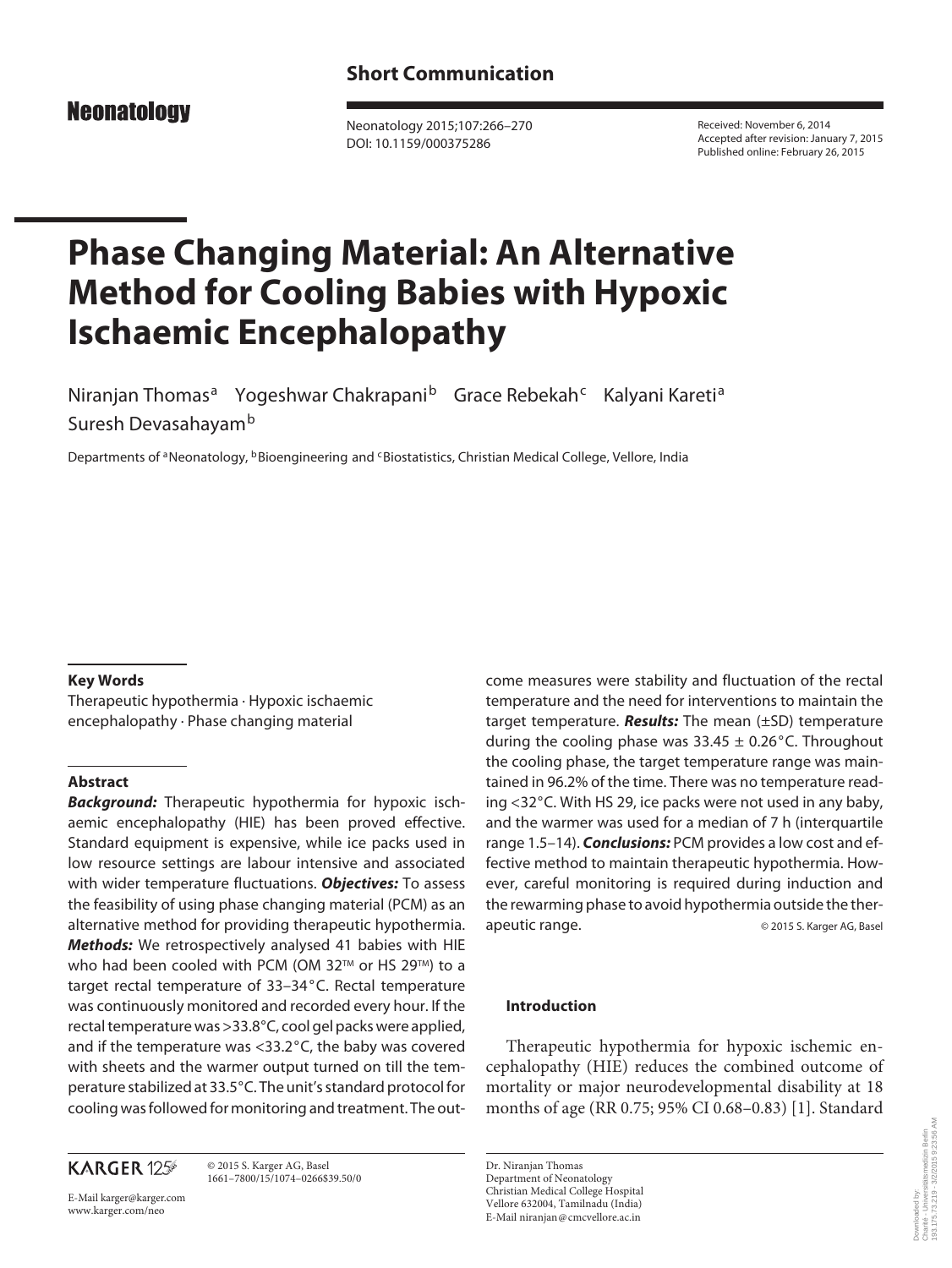

**Fig. 1.** Construction of the PCM bed. The bed consists of an outer covering made of nylon (1), a hollowed-out foam layer (2) lined with an insulating material like extruded polystyrene (3), PCM blocks kept in the hollowed-out area (4) and a water mattress above the PCM blocks and below the outer covering (5).

equipment is expensive and there is a need for cheaper alternative methods. Although several trials have looked at cool gel/ice packs demonstrating feasibility, ice packs with a freezing surface temperature can be associated with wide fluctuations in temperature, episodes of severe hypothermia, increased shivering and subcutaneous fat necrosis and the need for frequent changes which requires more nursing input [2, 3] . Phase changing materials (PCMs) are made of salt hydride, fatty acid and esters or paraffin, melting at a set point. PCMs absorb and release heat at a nearly constant temperature and can store 5–14 times more heat per unit volume compared to material like water or masonry. When a baby is placed on a bed made of PCM, heat from the baby is transferred to the PCM which absorbs the heat till it melts. Hence, PCM has the potential to provide a mechanism of heat removal which will be easier and safer to use than ice packs. Keeping the melting point of the PCM at the target temperature will ensure that the baby's temperature will not fall below this temperature.

 There has been one animal study and a small human trial that have looked at PCM as a mode of cooling neonates  $[4, 5]$ . We have cooled 41 babies with HIE using PCM and describe our experience in this paper.

#### **Methods**

 This study is a retrospective analysis of babies cooled in the neonatal unit of the Christian Medical College, Vellore. The institutional review board approval was obtained to look at data collected as part of the Christian Medical College cooling registry. We have previously published our experience on cooling babies with cool gel packs as a feasibility trial [6] . We have been using PCM instead of cool gel since 2011.

 We offered therapeutic hypothermia to babies >35 weeks gestation detected with moderate or severe encephalopathy within 6 h of life along with one of the following: cord/1 h postnatal blood gas pH <7.0 or base deficit >12 or 5-min APGAR <5 or need for ventilation >10 min. In outborn babies where blood gas and APGAR scores were not available, the need for resuscitation at birth was taken along with the presence of encephalopathy.

 Verbal informed consent from the parents was obtained before cooling. Neurological examination was performed using a standardized neurological examination that was based on the modified Sarnat criteria used in the NICHD study [7]. Babies were nursed under an infant warmer which was turned off, and cooling was achieved by placing the baby on the PCM bed. The PCM bed was built using locally available material by the bioengineering department and consisted of a hollowed-out foam mattress lined with an insulating layer (extruded polystyrene) and covered with a good conducting layer (nylon) as shown in figure 1. About 2,400 g of PCM, savE OM 32<sup>TM</sup> (melting point 32°C) or savE HS 29<sup>TM</sup> (melting point 29°C; pluss polymers, New Delhi, India) was placed in each bed below the nylon cover in the hollowed-out space in the foam mattress. A water bed was placed between the PCM layer and nylon cover to provide comfort and to improve heat transfer from

Downloaded by: Charité - Universitätsmedizin Berlin 193.175.73.219 - 3/2/2015 9:23:56 AM

Charté - Universitätsmedizin Berlin<br>193.175.73.219 - 3/2/2015 9:23:56 AM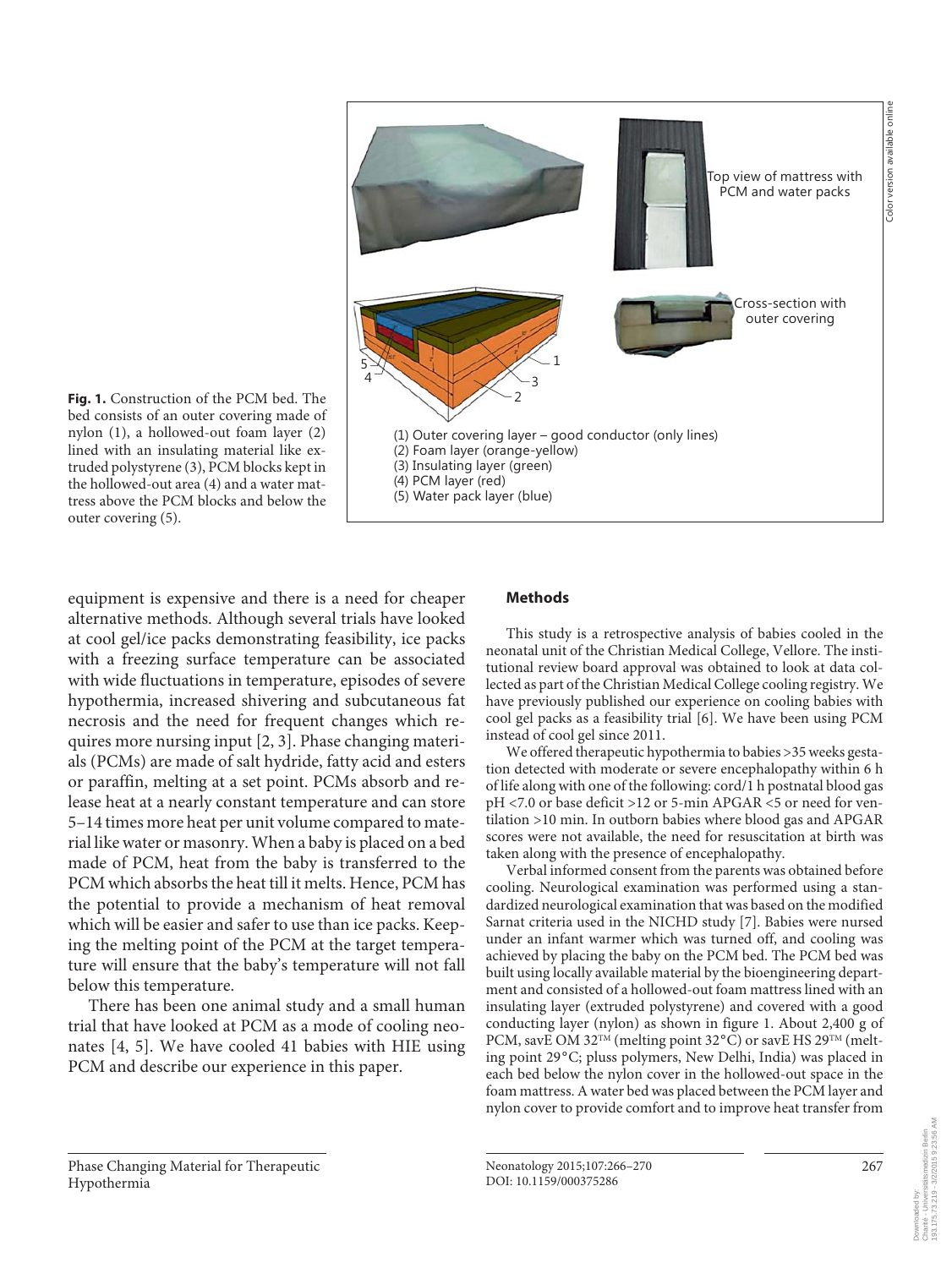

Color version available online

Color version available onlin



**Fig. 2.** Means and 95% confidence intervals of hourly temperatures during induction, maintenance and rewarming phases of cooling.

the baby to the PCM block (fig. 1). The cost of making the bed including the PCM was about EUR 40 (INR 3,000). The mattress and PCM were reusable and on an average lasted for at least 20 babies. A rectal probe (Philips ref. No. 21090 A or Draeger ref. No. 4329848-08) to monitor core temperature was inserted 5 cm within the rectum and connected to a multiparameter monitor (Philips Intellivue MP20, Phillips Healthcare, The Netherlands, or Draeger Vista XL, Draeger Medical Systems Inc., Telford, Pa., USA). The targeted rectal temperature was 33.5°C. The temperature was continuously monitored and recorded every 15 min for 4 h and then subsequently every hour for 80 h. During the cooling process, if the temperature decreased to 33.2°C, a folded cloth sheet was kept between the baby and the PCM mattress and the baby was covered with a sheet. If the temperature continued to drop, the warmer was turned on at 10–20% output (manual mode) till the temperature reached 33.5°C. Then in sequence, the warmer was turned off, the baby uncovered and the sheet removed from under the baby as the temperature rose. If the temperature rose above 33.8 ° C, one cool gel pack would be used till the temperature reached 33.5 ° C. Re-

37

warming was achieved by turning on the warmer and raising the temperature of the baby by 0.2°C/h. All other aspects of management were as per unit protocol [6].

#### **Results**

 A total of 41 babies were cooled using PCM between January 2011 and August 2014, 11 with savE OM 32 and 30 with savE HS 29. The mean birth weight was 2,867.1  $\pm$ 411.6 g and the mean gestational age  $38.4 \pm 1.4$  weeks. There were 37 (90%) babies with stage 2 HIE and 4 (10%) with stage 3.

 The mean temperature at initiation of cooling was  $35.2 \pm 1.1$  °C (fig. 2). The median time to reach the target temperature was 60 min (interquartile range, IQR, 60–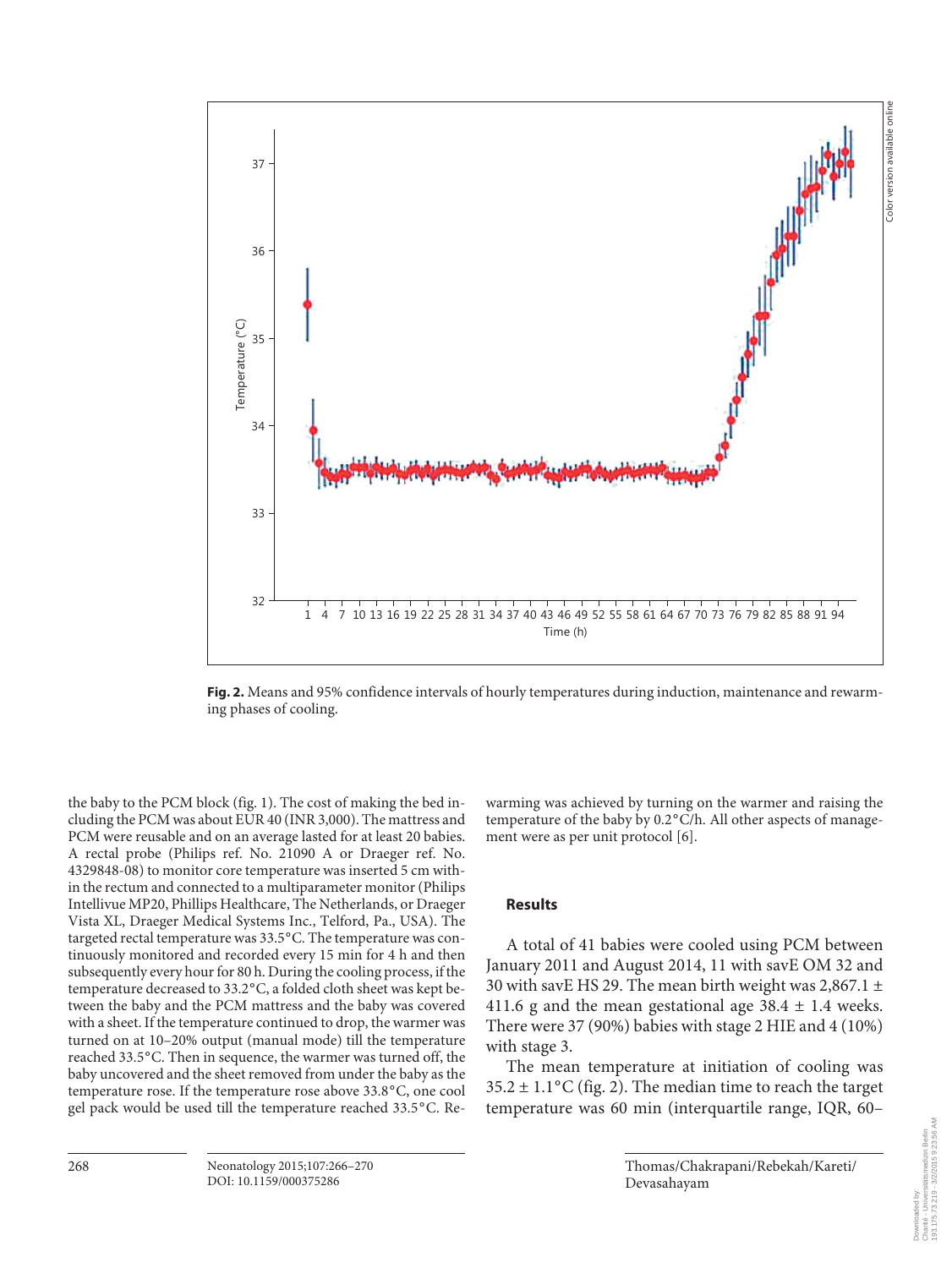180). The mean  $\pm$  SD temperature during the cooling phase was  $33.45 \pm 0.26$ °C (fig. 2). The rate of rewarming was  $0.25 \pm 0.09$ °C/h. Throughout the cooling phase, the target temperature range (33-34°C) was maintained in 96.2% of the time. During the cooling phase, episodes of temperature below 33°C were seen in 2.4% and above 34 ° C in 1.4% of the time. There were no temperature readings <32°C in any of the babies. Only 1 (2.4%) baby developed subcutaneous fat necrosis.

 With savE OM 32, ice packs were used for a median of 12.3 h (IQR 6.9–17.5 h) and a warmer for a median of 2.3 h (IQR 0–6.5). With the savE HS 29, ice packs were not used in any baby and a warmer was used for a median of 7 h (IQR 1.5–14).

#### **Discussion**

 We have shown that babies with HIE can be cooled effectively using PCM. Though not a servo-controlled system, it was easy to induce hypothermia (median 60 min), maintain target temperature (33.45  $\pm$  0.26°C) and rewarm babies in a slow and controlled manner (0.25°C/h) using PCM.

Standard equipment like Tecotherm<sup>TM</sup>, Criticool<sup>TM</sup> and the Blanketrol<sup>R</sup> III system are available but expensive and beyond the reach of many centres in low-to-mid income countries. Also, high cost equipment may not be practical during transport and when several babies have to be cooled at the same time. Low cost systems that are used include cool gel/ice packs, cooling fans and water bottles [8]. Cooling fans and water bottles have not been studied well and have been associated with increased shivering and mortality [8]. Cool gel packs are also associated with increased fluctuations in temperature, need for frequent changes and potential for increased skin changes [3] .

 PCMs are widely used in the industry for human comfort management. They are used in textiles, buildings (for human comfort and air conditioning regulations), air conditioning, greenhouse applications, telecom shelters, wine storage and transportation and temperature control jackets for labware. PCM has also been tried in therapeutic hypothermia. Iwata et al. [4] cooled 11 piglets, 6 with PCM and 5 with water bottles. Therapeutic hypothermia was achieved with both, but PCM cooling led to a longer period within the target temperature range and provided stabler cooling. Unlike PCM, water bottle cooling required frequent changes [4].

 There is only one other study that has cooled HIE babies with PCM. Thayyil et al. [5] cooled 17 babies using PCM. The rectal temperature during cooling was  $33.5 \pm 0.3$  °C. The median cooling induction time was 30 min (IQR 10– 90), and the rewarming rate was  $0.24^{\circ}$ C/h [5]. This was very similar to our study and demonstrates that PCM can be used effectively to cool babies in low resource settings. It is interesting to note that the rectal temperature variations in the NICHD, TOBY and ICE trials were also similar  $(33.4 \pm 0.4, 33.5 \pm 0.5 \text{ and } 33.8 \pm 0.4^{\circ} \text{C},$  respectively) [7, 9, 10]. While the NICHD and TOBY trials used semi-automated machines, the ICE trial used ice packs. The advantage of PCM over cool gel packs is that there is no need for frequent changes, there are fewer fluctuations in temperature and the risk of skin injury is minimized. There is also a potential for PCM to be used for transport even in high income countries where the use of cool gel has been associated with a high incidence of severe hypothermia [8] .

 The limitations of this study are that this is a single centre's experience, and information on the influence of environmental temperature is not available.

 In conclusion, PCM is an alternative, effective and low cost method of cooling babies in low-to-mid income countries and during transport. However, as this is not a servo-controlled system, careful monitoring and good nursing care are needed especially in the induction and rewarming phases. Further studies are needed to look at the influence of the environmental temperature on the PCM performance and to see if it can be replicated in other centres as well.

**References** 1 Jacobs SE, Berg M, Hunt R, Tarnow-Mordi WO, Inder TE, Davis PG: Cooling for newborns with hypoxic ischemic encephalopathy. Cochrane Database Syst Rev 2013; 1:CD003311.

 2 Bharadwaj SK, Bhat BB: Therapeutic hypothermia using gel packs for term neonates with hypoxic ischaemic encephalopathy in resource-limited settings: a randomized controlled trial. J Trop Pediatr 2012:58:382– 388.